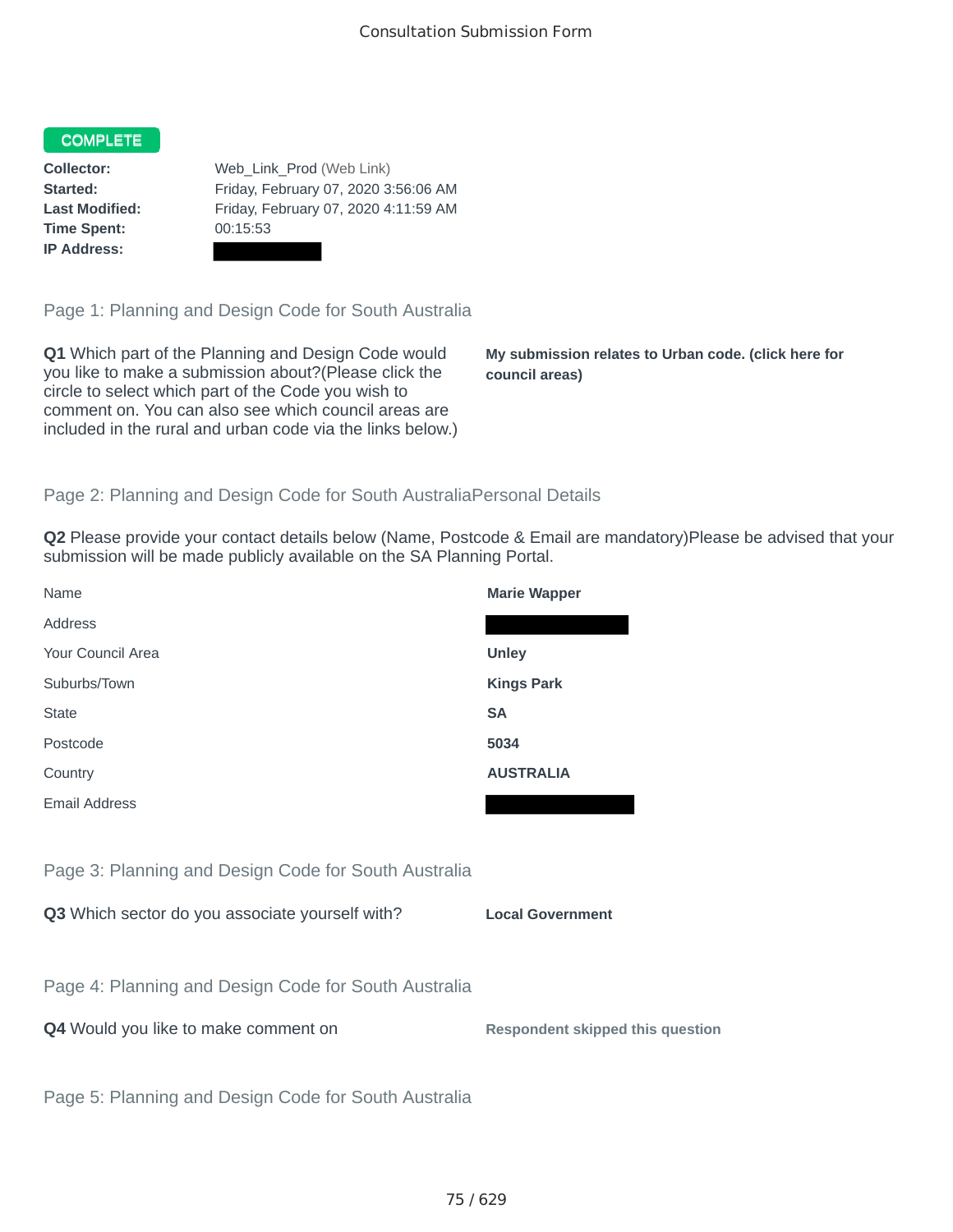## **Q5** Enter your feedback for Rules of Interpretation

My home was built in 1994. Why am I subject to Historic Planning Regulation? We have already experienced considerable delay on a fencing improvement we carried out. The delay was caused by a Planning Officer without experience followed by our file lost on a persons desk.

| Q6 Enter your feedback for Referrals                                                                                                                                    | <b>Respondent skipped this question</b> |
|-------------------------------------------------------------------------------------------------------------------------------------------------------------------------|-----------------------------------------|
| <b>Q7</b> Enter your feedback for Mapping                                                                                                                               | <b>Respondent skipped this question</b> |
| Q8 Enter your feedback for Table of Amendments                                                                                                                          | <b>Respondent skipped this question</b> |
| Page 6: Planning and Design Code for South Australia<br>Q9 Please enter your feedback for overlaysclick next at<br>the bottom of the page for next topic                | <b>Respondent skipped this question</b> |
| Page 7: Planning and Design Code for South Australia<br>Q10 Please enter your feedback for zones and<br>subzonesclick next at the bottom of the page for next<br>topic  | <b>Respondent skipped this question</b> |
| Page 8: Planning and Design Code for South Australia<br>Q11 Please enter your feedback for general policyclick<br>next at the bottom of the page for next topic         | <b>Respondent skipped this question</b> |
| Page 9: Planning and Design Code for South Australia<br>Q12 Please enter your feedback for Land use<br>Definitionclick next at the bottom of the page for next<br>topic | <b>Respondent skipped this question</b> |
| Page 10: Planning and Design Code for South Australia<br>Q13 Please enter your feedback for Admin<br>Definitionsclick next at the bottom of the page for next<br>topic  | <b>Respondent skipped this question</b> |

Page 11: Planning and Design Code for South Australia